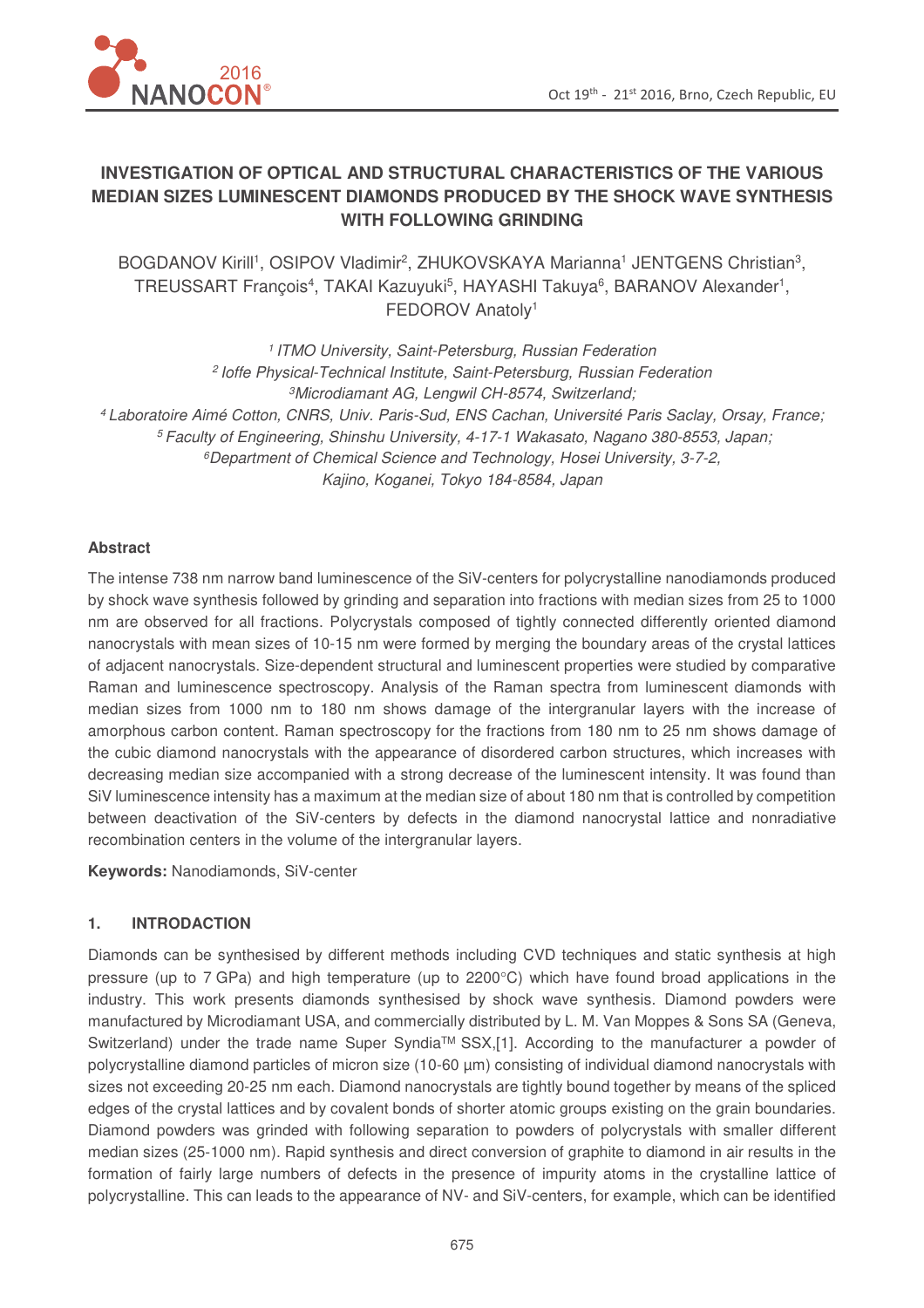by electron paramagnetic resonance [2] and luminescence spectroscopy. Probably Content of luminescent NV- or SiV-centers can be controlled by with synthesis shock wave parameters. To investigate dependencies and make structural characterization Raman and luminescence spectroscopy are particularly adequate as they permit the quick and contactless investigation of the samples without disturbing the structure of the constituent materials.

# **2. EXPERIMENTAL**

We have investigated set of polycrystalline diamond produced by shock wave synthesis powders with a median size of diamond polycrystals from 1000 to 25 nanometers was obtained by step-by-step fractionation of once milled starting powder. Size fractionation of the submicron dust was accomplished by centrifugation or sedimentation in water the micron fraction with median particle size 1-2 microns. According elemental analysis there are traces of graphite phase and content of other elements as follows: Fe - 9000 ppm, Si - 4870 ppm, Ca - 790 ppm, Al - 260 ppm, Cu - 170 ppm, Mg - 150 ppm, Ni - 50 ppm, Ti - 30 ppm, Mn - 30 ppm. Each fraction was subsequently extra-purified and then washed in rinsing water several times. According the XRF data, in the extra-purified nanodiamonds there are some content of silicon about 5-6 ppm level, while the content of other metal pollutants (except alkaline metals) is below 1-3 ppm. More detailed description of samples described if ref. [3]

For a clear understanding of structure on **Figure 1** shown characteristic HRTEM images of the polycrystalline diamond fraction. Diamond nanocrystal domain was analyzed by using the method similar to ref. 4, which uses the FFT spots to determine the domains. Cubic diamond crystallites and twinning boundaries are clearly seen on the images.



**Figure 1 (a) - (c)** Characteristic HRTEM images of the smalest grade of polycrystalline diamond fraction. Areas shaded in different colors correspond to the individual crystallites with different orientation. Scale bars of 4 nm are shown

The secondary emission spectrum 500-800 nm spectral range from diamond powder with median size ~180 nm is shown on **Figure 3. Figure 3** also shows also an example of the deconvolution of the luminescence background. Luminescence broadband background observed in secondary emission spectra also usual for diamonds particles produced both by detonation techniques [5] and CVD methods [6] and is attributed to a broad orange-to-red PL caused by NV. This deconvolution was performed for the spectra of all samples for subtracting the luminescence background. The spectrum shows characteristic photoluminescence (PL) and Raman bands observed in the spectra of all fractions of polycrystalline diamonds. The 738 nm narrow line observed in the spectra of all fractions is attributed to PL from Si-V colour centers formed by the intercalation of silicon atoms into the crystal lattice of diamond particles.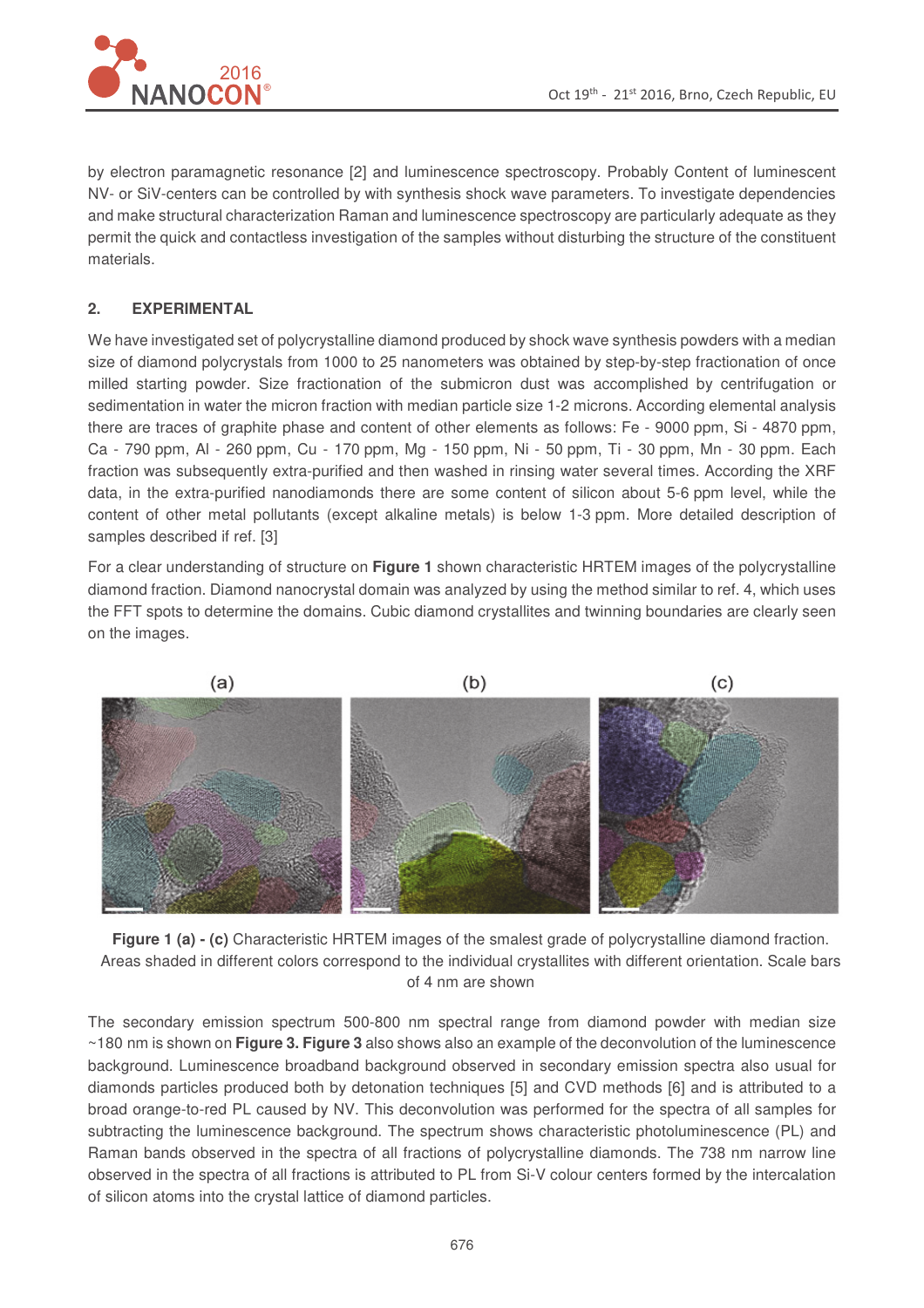

**Figure 2** Characteristic spectrum of secondary emission polycrystalline diamond fraction for excitation wavelength of 488 and 514 nm. The deconvolution of the broad PL background is shown for spectrum with wavelength of 488. The pink circle shows the region of the Raman spectrum

**Figure 3** presented Si-V center PL (a) and Raman signal (b) for few median sizes of nanodiamond powder after subtraction of broad background luminescence. **Figure 3a** displays a characteristic set of Raman spectra from samples of diamond polycrystals with different median size. Bands assignment for Raman spectra shown well-known Raman bands such as diamond Raman band [6] at about 1332 cm<sup>-1</sup> and bands of disordered nanocarbon structures [7]. These characteristic bands were dominate for all spectra. It is worth noting that Raman cross-section for diamond at 488 nm excitation wavelength is smaller by more than one order of magnitude than for sp<sub>2</sub> carbon. nanostructures we can conclude that the structure of the studied samples is dominated by the diamond phase. Bands of disordered nanocarbons place at ~1350 cm<sup>-1</sup> (D), ~1530 cm<sup>-1</sup> (A), ~1587 cm<sup>-1</sup> (G), and ~1625 cm<sup>-1</sup> (D'). The presence of the G-band in the spectra points out to the presence of sp2-bonded C atoms. The D and D' bands correspond to the breathing vibration of aromatic rings in the carbon network and their intensities are proportional to the degree of structural disorder in graphite-like structures[7].



**Figure 3** (a) Representative set of Raman spectra of the polycrystalline diamond fractions with different median size for excitation wavelength 488 nm. (b) Representative set of Si-V center PL spectra of the polycrystalline diamond fractions with different median size for excitation wavelength 488 nm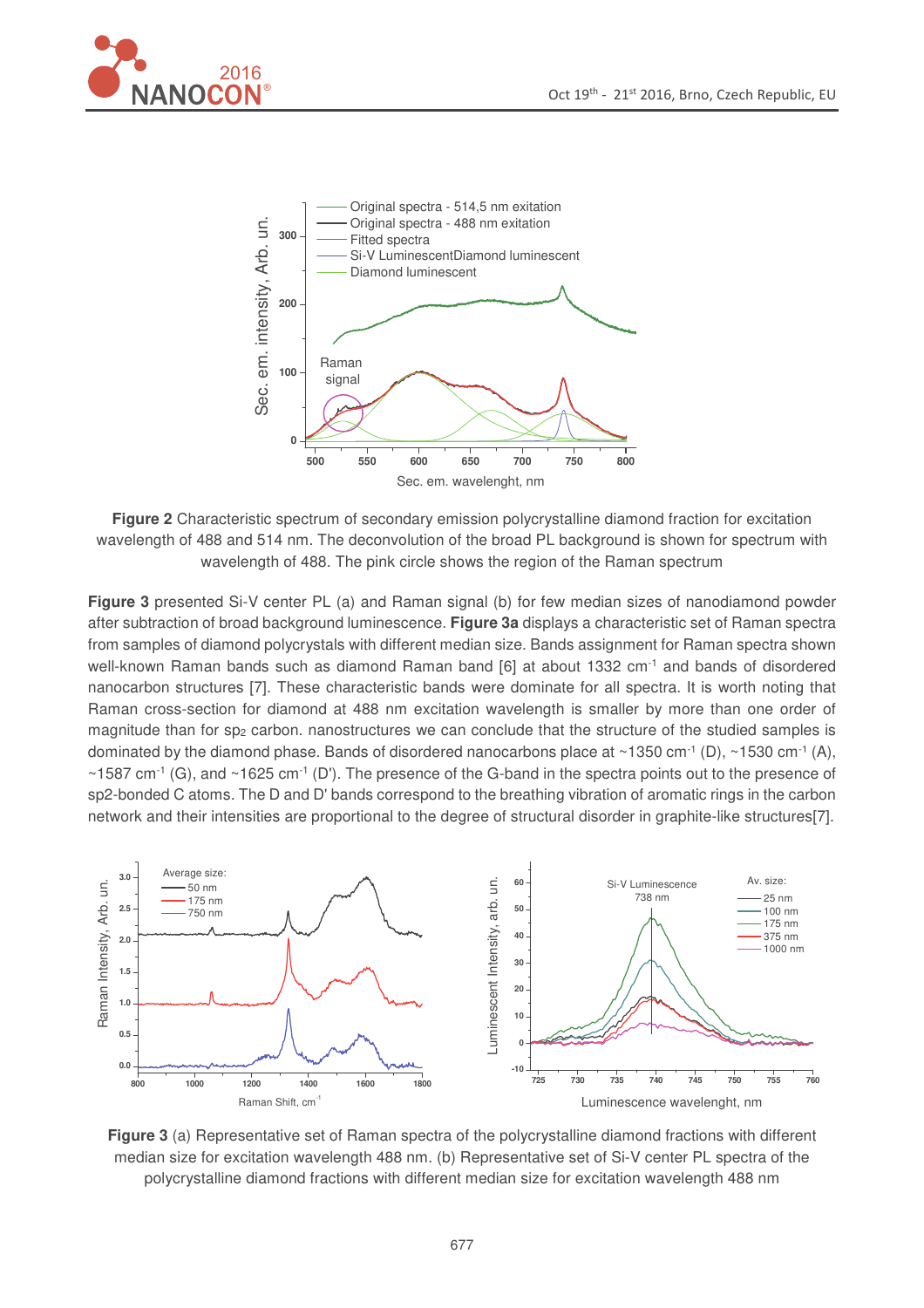

**Figure 3b** presents spectrum of PL after subtraction of broad background luminescence. It is clearly seen that PL intensity depends of median size of nanodiamods. To better understanding graph was constructed between the mean size and intensity of Si-V center PL which is presented on **Figure 4.**



**Figure 4** Size dependence of the integral intensity of the Si-V center luminescence band. Excitation laser wavelength: 488 nm

## **3. DISCUSSION**

The size dependences of the SiV-center luminescence band at 738 nm shown in **Figure 4** presence of a clear maximum at ZM = 180 nm. The maximum can be caused by competition between two processes taking place in the samples during grinding. The presence of two different phases of diamond, where each can be responsible for a process can give rise to a maximum. There are two diamond phases in all samples with different median size: cubic diamond in the nanocrystals and hexagonal diamond, located in the intergranular layers. The diamond Raman band intensity reflects the content of diamond crystal phases. It is cleary seen that till the maximum point of PL for the samples with median sized ~180 nm there is no sufficient changes in structure of raman diamond band at 1332 cm $^{-1}$ . For the samples with median sizes less than 180nm we can see decreasing of raman signal intense. This process can be attributed to increasing amount of defects in cubic diamond phase. In support of this assumption we can see increasing of signal from disordered nanocarbons which is appears from damaged cubic diamond phase. For the bigger size we don't see sufficient changes in strusture on raman spectra. We can make a assumption that decresing of size for the samples till 180nm providing by destroing twining boundaries between diamond nanocrystals. The latter was associated to the formation of recombination centers inside covalent bonds of shorter atomic groups existing on the grain boundaries, opening non-radiative decay channels in disordered regions. At the same time, the decrease of the PL intensity upon increase of size from 180 nm to 1000 nm requires additional assumptions.

#### **4. CONCLUSION**

In this work Raman and luminescence spectroscopy were used for investigating polycrystalline diamond powders produced by shock wave synthesis followed by grinding and separation into fractions of different polycrystal median size in the range 25-1000 nm. The TEM data used to estimate the diamond polycrystals structure which consist of 10-15 nm nanocrystals with thin (2-3 nm) intergranular layers. A distinctive feature of the diamond powders studied is the presence of a narrow intense PL band of SiV centers at 738 nm. It is the first case of Si-V color centers found in diamonds produced by short duration dynamic synthesis. Was cleary shown that Si-V center PL intensity depends on the polycrystalline powder mean size and has a